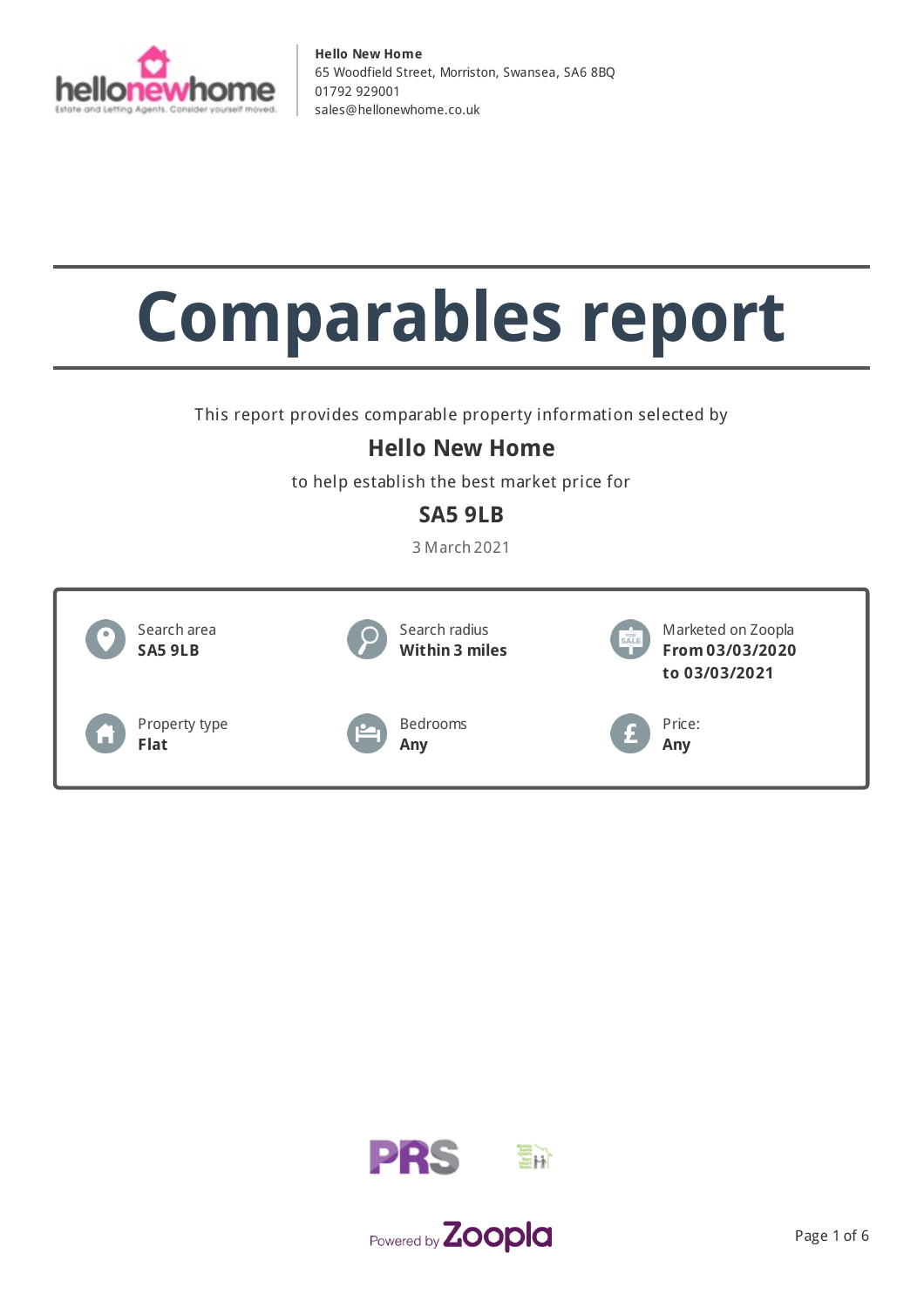

### **Comparable properties**



# **Comparable sale properties**





#### **£75,000**  $\mathbf{A}$

**Distance:** 0.63 miles 8, Neptune Apartments, Phoebe Road, Pentrechwyth, Swansea SA1 7FL

| ⊫1            | Flat / Leasehold | Sale date: Mar 2020 |          |  |
|---------------|------------------|---------------------|----------|--|
| Sale date:    | Mar 2020         | Dec 2009            | Nov 2007 |  |
| <b>Price:</b> | £75,000          | £105,000            | £110.995 |  |

#### **£110,000**  $\mathbf{B}$

Foxhole Road, St. Thomas, Swansea SA1

| <b>Distance: 0.82 miles</b> |  |
|-----------------------------|--|

**1 Flat / Leasehold**

This one bedroom property is conveniently located for the city centre, M4 and Swansea University Bay Campus. The apartment is within close proximity to local amenities with good transport links. ...

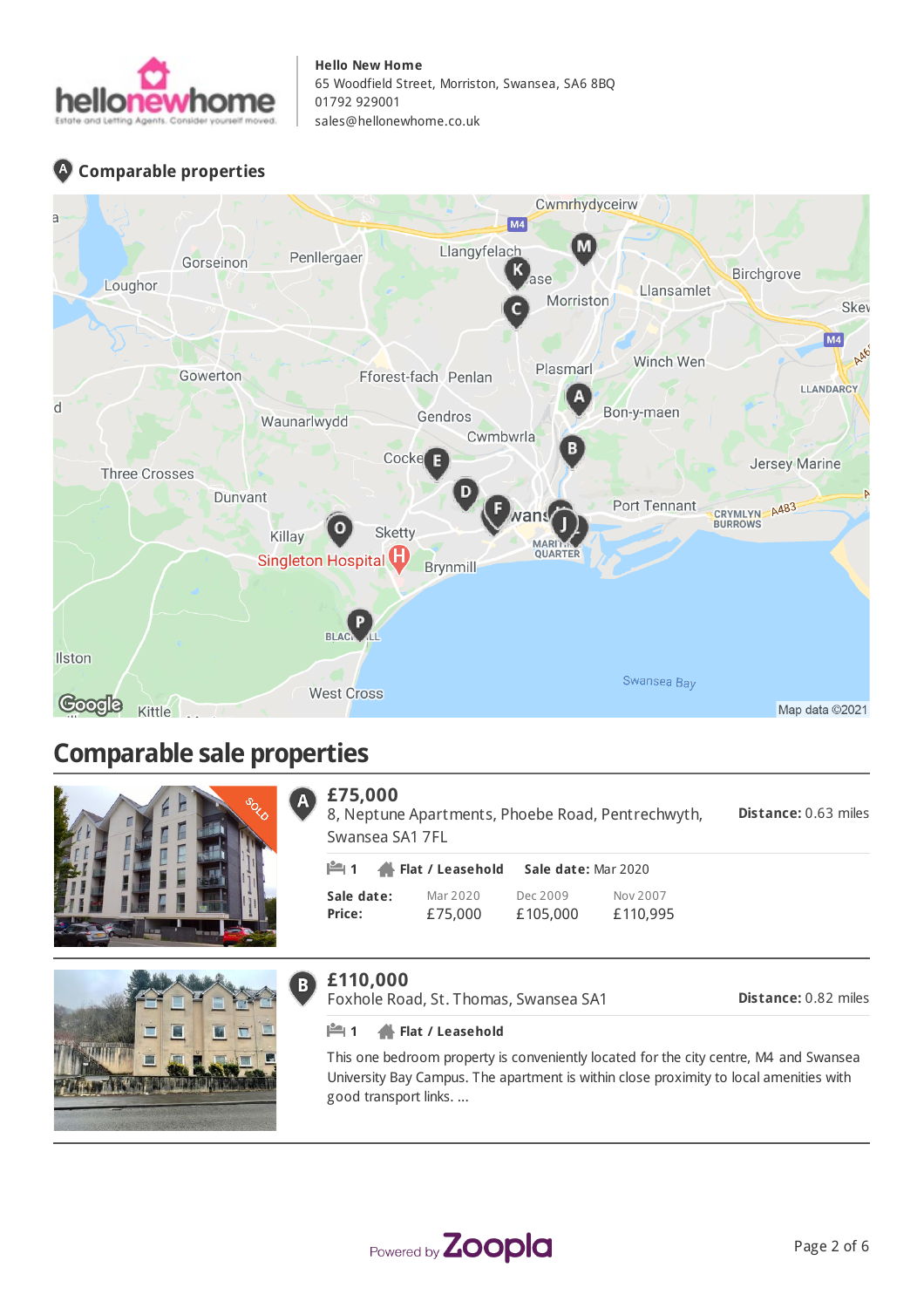

# **Comparable sale properties**

|               | $\mathsf{C}$<br><b>CONSO</b> | £70,000<br>Swansea SA5 9AX              |                     |                                               | Ground Floor Flat, 846 Llangyfelach Road, Treboeth, | Distance: 1.23 miles        |
|---------------|------------------------------|-----------------------------------------|---------------------|-----------------------------------------------|-----------------------------------------------------|-----------------------------|
|               |                              | Flat / Leasehold<br>Sale date: May 2020 |                     |                                               |                                                     |                             |
|               |                              | Sale date:<br>Price:                    | May 2020<br>£70,000 | Aug 2008<br>£64,000                           | Jun 2005<br>£65,000                                 | Oct 2001<br>£25,000         |
|               | D<br><b>PDO</b>              | £70,000                                 |                     | 205 Penlan Crescent, Uplands, Swansea SA2 ORH |                                                     | <b>Distance: 1.47 miles</b> |
|               |                              | $\mathbb{H}$ 2                          | Flat / Leasehold    |                                               | Sale date: Apr 2020                                 |                             |
| waiting Image |                              | Sale date:<br>Price:                    | Apr 2020<br>£70,000 | Nov 2010<br>£74,000                           |                                                     |                             |
|               |                              |                                         |                     |                                               |                                                     |                             |



### **£70,000**

7 Graiglwyd Road, Cockett, Swansea SA2 0UY

**Distance:** 1.48 miles

| Flat / Freehold |          | Sale date: May |  |
|-----------------|----------|----------------|--|
| Sale date:      | May 2020 |                |  |
| Price:          | £70,000  |                |  |



### **£75,000**

F

F

Brunswick Court, Russell Street, Swansea SA1

**Distance:** 1.48 miles

#### **1 Flat**

Dawson's are pleased to offer for sale this one bedroom apartment situated very close to Swansea City Centre, Offered with no onward chain this ideal first time buy or investment purchase ...

**Flat / Freehold Sale date:** May 2020

**Sale date: Price:** Jan 2016 £68,000



### **£90,000**

**Distance:** 1.49 miles 63 Brunswick Court, Russell Street, Swansea SA1 4HX

|            | $\frac{1}{2}$ 2 $\frac{1}{2}$ Flat / Leasehold | Sale date: Mar 2020 |          |
|------------|------------------------------------------------|---------------------|----------|
| Sale date: | Mar 2020                                       | Oct 2013            | Dec 2003 |
| Price:     | £90,000                                        | £99,995             | £36,000  |

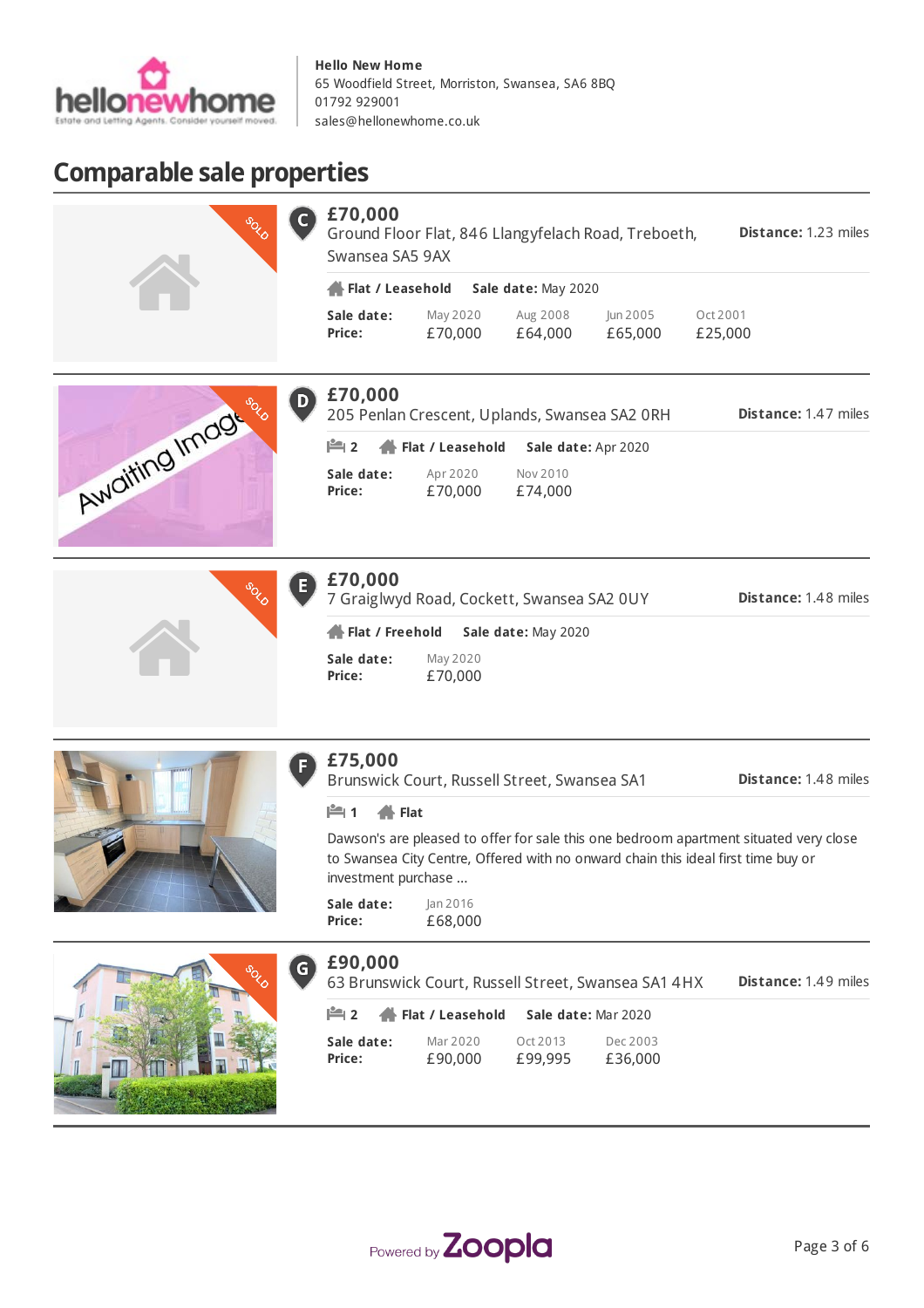

> Aug 2020 £98,000

**Flat / Leasehold Sale date:** Aug 2020

Quarter, Swansea SA1 1WD

Oct 2020 £94,000

**2 Flat / Leasehold Sale date:** Oct 2020

**2 Flat / Leasehold Sale date:** Mar 2020

Jan 1999 £42,000

Flat 40, Monmouth House, Mannheim Quay, Maritime

Flat 80, Homegower House, St. Helens Road, Swansea

Apr 2015 £80,000 Nov 2003 £88,000

29 St. Catherines Court, Maritime Quarter, Swansea SA1 **Distance:** 1.66 miles

# **Comparable sale properties**











**£60,000**

**Sale date: Price:**

1SD

**Sale date: Price:**

**£94,000**

SA1 4DN

**£98,000**

**Sale date: Price:**

**£145,000**

27 Pengwern Road, Clase, Swansea SA6 7LJ

Mar 2020 £145,000

**Distance:** 1.73 miles

**Distance:** 1.52 miles

**Distance:** 1.59 miles

**Sale date: Price:** Oct 2020 £60,000 **3 Flat Sale date:** Oct 2020



### **£194,000**

L

Apartment 158, St. Margarets Court, Maritime Quarter, Distance: 1.77 miles Swansea SA1 1RZ

| Sale date: Mar 2020 |          |          |          |  |
|---------------------|----------|----------|----------|--|
| Sale date:          | Mar 2020 | Mar 2016 | May 2009 |  |
| Price:              | £194,000 | £173,000 | £147,000 |  |

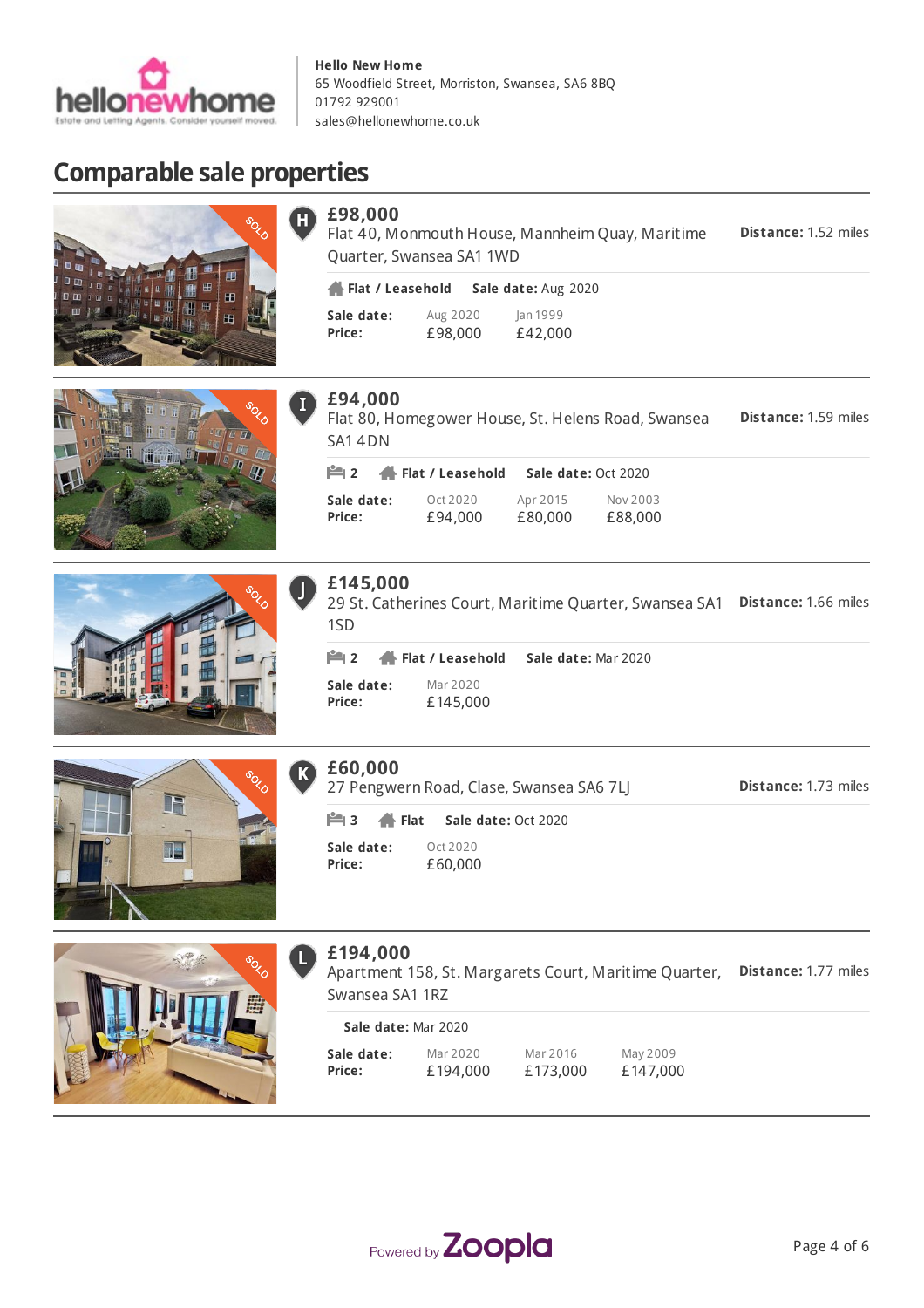

# **Comparable sale properties**



 $\mathbf{\widehat{M}}$ 

Penrice Street, Morriston SA6

**Distance:** 2.15 miles

#### **2 Terraced house / Freehold**

Offered to the market with no ongoing chain is this two bedroom, mid terrace property in the popular location in Morriston. Conveniently located close to Morriston Town Centre with a range of ...



#### **£100,000**  $\blacksquare$

Lon Olchfa, Derwen Fawr, Sketty, Swansea SA2

**Distance:** 3.02 miles

#### **2 Flat**

Yopa are pleased to present to the sales market with no chain this two bedroom first floor converted apartment in the popular residential area of Sketty, Swansea. Ideal for first-time-buyers and ...





#### **£89,000**  $\overline{\mathbf{o}}$

**Distance:** 3.02 miles 20 Oak Ridge, Derwen Fawr, Sketty, Swansea SA2 8NY

| $\mathbb{H}$ 3 <b>Heat</b> / Leasehold |          | Sale date: Mar 2020 |          |          |
|----------------------------------------|----------|---------------------|----------|----------|
| Sale date:                             | Mar 2020 | Mar 2016            | Dec 2005 | Oct 1996 |
| Price:                                 | £89,000  | £76,500             | £103,000 | £29,000  |



24 Roman Court, Blackpill, Swansea SA3 5BL

**Distance:** 3.68 miles

**Sale date: Price:** Oct 2020 £144,000 **Flat / Leasehold Sale date:** Oct 2020